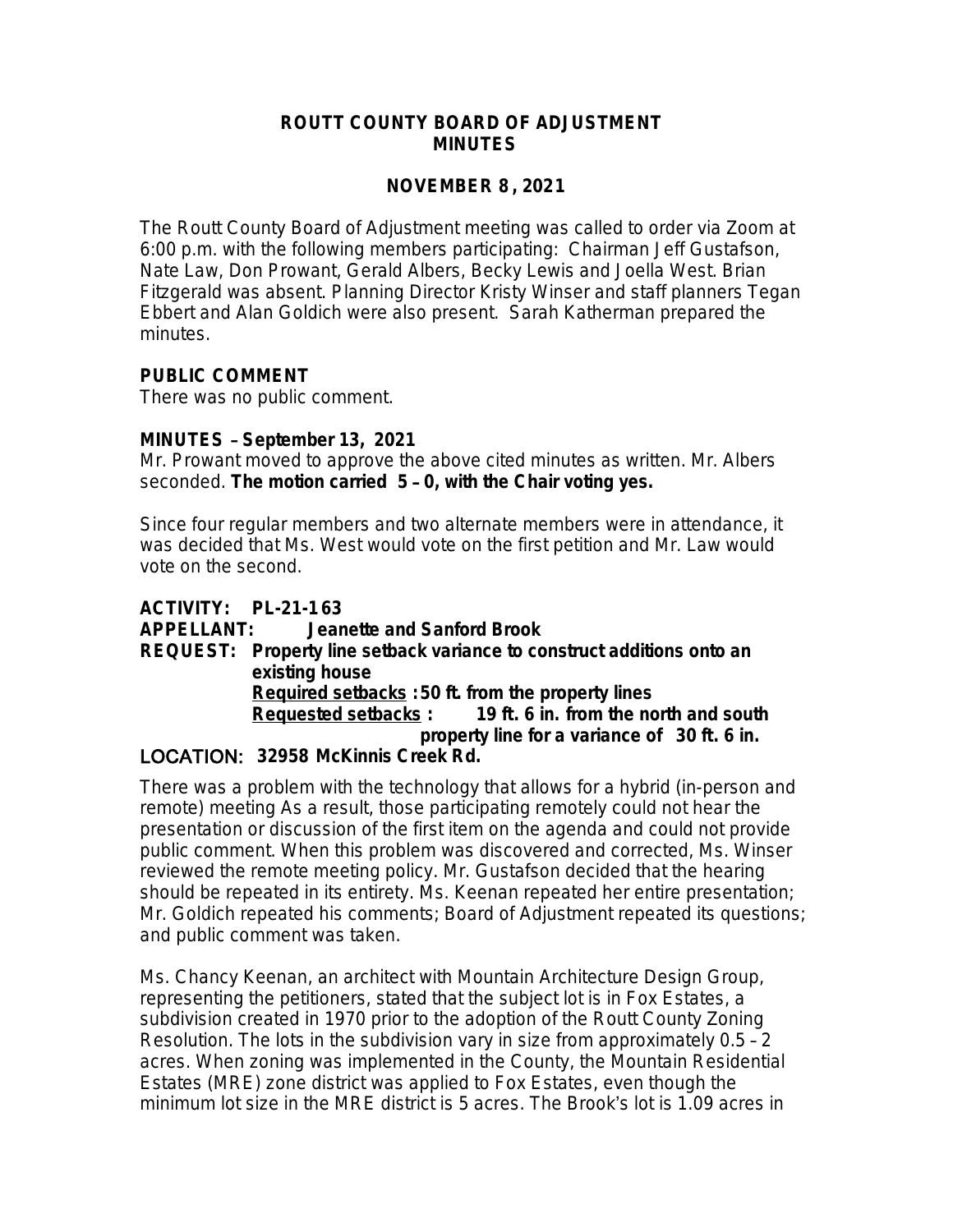size, and is located at the toe of a very steep hillside. Ms. Keenan said that the majority of the lot has slopes of greater that 30%. She presented photos of the existing home on the lot and indicated its location on a vicinity map. She stated that of the 26 lots in Fox Estates, 23 have been developed and 21 of those residences encroach to some degree into the required setbacks, which are 50 ft. from all property lines in the MRE zone district. Ms. Keenan stated that the Fox Estates homeowners' association had reviewed the proposal and has stated that it has no objections to the variance request.

Ms. Keenan presented a site plan of the existing structure and the proposed addition on a topographical map. She pointed out that in addition to being small for the zone district, the lot is long and narrow. She noted that the existing home is constructed on a natural bench of gently sloping land that extends across the narrow portion of the lot. She indicated the location of the driveway, the septic system and the leach field, which occupy a significant portion of the area within the required setbacks. Ms. Keenan reviewed the features and obstacles that had been taken into account when designing the proposed addition, including: the slope, the drainage, the vegetation, the existing structure and septic system, and the access. She reviewed the layout plan of the proposed addition. On a topographical map she indicated the areas of slopes over 30%. Ms. Keenan said that multiple options for the addition and the location of the garage had been considered. She noted that an engineer had been consulted regarding options for the driveway and garage, and had concluded that the location of the proposed addition and garage would cause less site disturbance and a smaller encroachment into the setback than any of the other options available. Locating the garage closer to the home would also have a negative impact on ingress and egress.

Ms. Keenan reviewed each of the criteria that must be met for a variance to be approved and discussed the staff comments. She presented photos of the home and indicated the steep slopes of the lot. She stated that the closest residence is on the lot to the north and is located approximately 90 ft. from the Brook's house. The next closest residence is to the south, and is 171 ft. from the Brook's house. There is also a significant elevation difference between the lots. The home to the north is lower and the home to the south is significantly higher and looks down on the Brook's house as well as other homes in the subdivision. Ms. Keenan said that there is a walking trail around the lot to the south that abuts the Brook's property line. She presented photos of the existing house from the trail and from the deck of the house to the south. She stated that in order to accommodate the new garage, 10 – 12 mature aspen trees would need to be removed, which would reduce the visual buffer.

Ms. Keenan stated that Fox Estates is more densely developed that what is normal in the MRE zone district due to the small lot sizes and the topographic constraints that have influenced where the homes have been built. She presented an aerial photo of the subdivision and discussed the character of the neighborhood, which is well established and would not be affected by the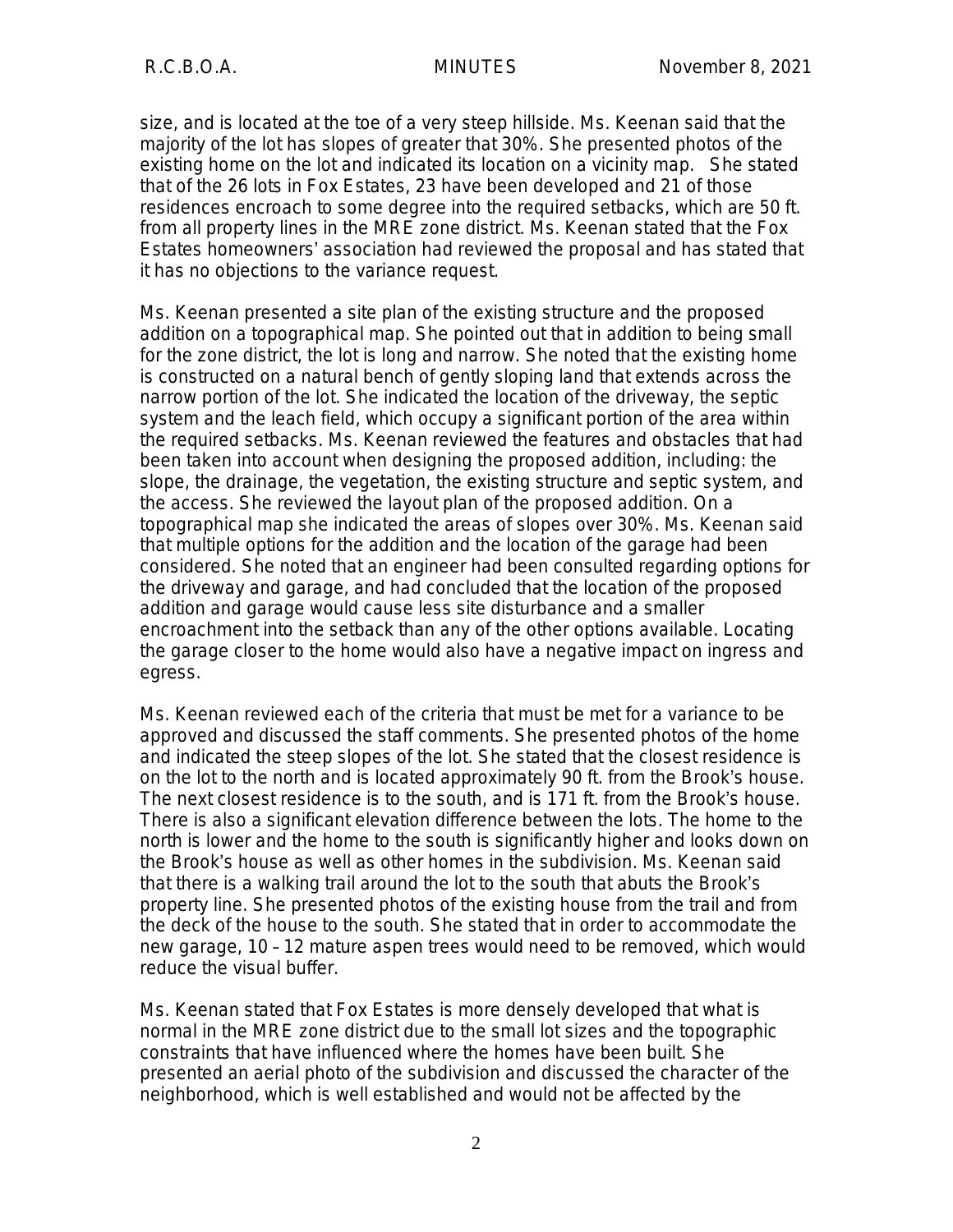proposed addition. Ms. Keenan said that several letters of support had been submitted by other residents of the subdivision. She added that the variance process is in place to address unusual and challenging properties such as this one.

Mr. Goldich stated that Ms. Keenan had thoroughly covered the staff comments regarding the criteria. He noted that the request is for two variances: one from the north property line setback and one from the south property line setback. The resulting setbacks on the north and the south would be 19 ft. 6 in. Mr. Goldich reported that in response to comment received by the adjacent property owner, Mr. Gilman, staff had worked with the applicant to redesign the proposal from what had originally been submitted. He said that the current design is more in compliance with the criteria for approval. He acknowledged that the removal of a stand of mature aspen trees would increase the visibility of the structure, but noted the elevation difference between the Brook's home and the neighboring properties and stated that the existing structure can be seen from Mr. Gilman's deck. Mr. Goldich stated that five letters in support of the proposal had been received, along with one letter in opposition. He suggested that the Board of Adjustment focus its discussion on criteria #4.

Mr. Albers asked if a variance would be needed to bring the original existing cabin into conformance. Mr. Goldich said that it would not, as the proposed variances would take care of it. Ms. West expressed concern with the removal of the trees and asked if additional landscaping would mitigate the loss of the mature aspens. Mr. Goldich stated that the removal of the mature trees would be necessary for construction. He said that a vegetative buffer will remain, but that planting additional trees would not mitigate the visibility of the house from the property to the south because the trees would need to be around 40 ft. tall to block the view due to the difference in elevation.

Ms. Lewis said that her concern is with the impact of the proposal on the neighbor to the south. She offered that the reduction of the setback from 50 ft. to 20 ft. was significant and could have a significant impact on Mr. Gilman's enjoyment of his property. She also noted that the Brooks had purchased the property knowing the constraints.

Mr. Law offered that the trees that close to the home could be removed in any case to create defensible space in the event of a fire. Mr. Goldich stated that Routt County makes recommendations regarding defensible space but does not have defensible space requirements. He acknowledged that the trees could be removed even without the construction of the addition.

#### **Public Comment**

Mr. Kevin Gilman, the adjacent property owner to the south, offered that the variance was unnecessary because the septic system that prevents construction in the less steep area within the required setbacks could be moved. He said that the Brooks bought the property knowing the existing conditions. He stated that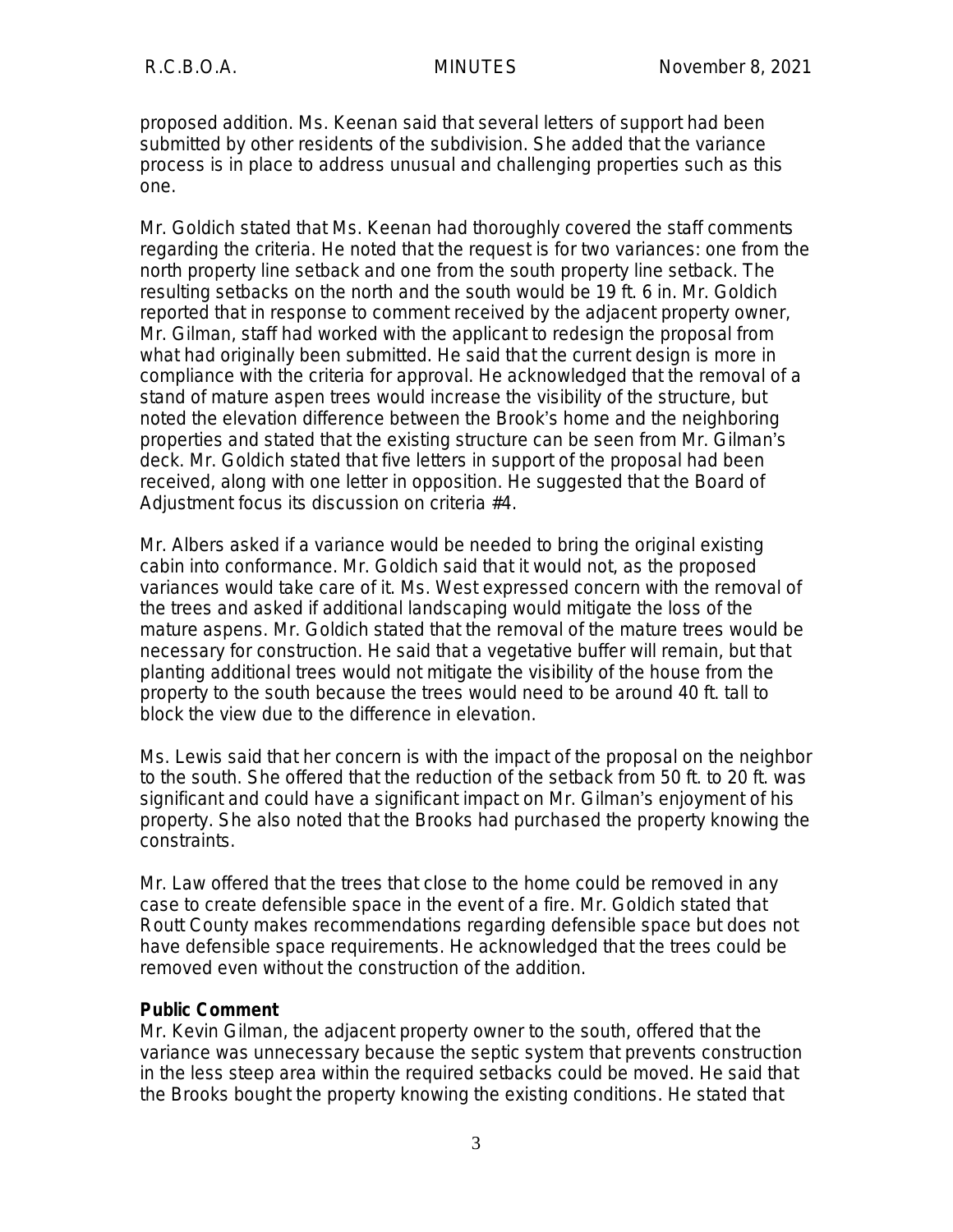the vegetative buffer between his property and the proposed addition is only effective half of the year. Mr. Gilman said that his primary concern is with the transformation of the neighborhood from a middle-class neighborhood to one of large vacation homes. He noted that the addition would double the size of the existing structure. He discussed the history of the neighborhood and how it was developed. He also mentioned the increase in rentals and luxury homes. He discussed how the existing home is assessed and what areas should be considered as living spaces. Mr. Gilman offered several suggestions regarding how the addition onto the home could be redesigned and reiterated that the septic system could be moved. He stated his opposition to the proposal, and offered that an alternative would be to approve the variance from the north property line setback and deny the variance from the setback on the south. He stated that with a different design the owners would be able to construct everything they wanted without encroaching into the southern setback.

Ms. Pattie Moon, the adjacent property owner to the north, stated that she had purchased the subject property in 2010 because it was degraded and in disrepair. She said that she owned it until 2015 and that during that time she restored the home and removed many trees to improve the health of the forest. Ms. Moon noted that Mr. Gilman had had no objections to the removal of trees at that time. She stated that the requested variances would allow the Brooks to construct a home that they can live in, and that she welcomes them as neighbors. She stated her strong support for the proposal.

Seeing no further comment, Mr. Gustafson closed public comment.

Mr. Prowant offered that in a neighborhood this densely populated and with small lots, there is no expectation that residents will not be able to see other houses. He added that many of Mr. Gilman's comments had to do with issues outside the purview of the Board of Adjustment. Mr. Gustafson agreed.

#### **MOTION**

Mr. Prowant moved to approve the two requested of 30 ft. 6 in variances from the required 50 ft. setbacks, for setbacks of 19 ft. 6 in. from the north and south property lines to construct an addition. This approval is based on the following findings of fact:

- 1. Peculiar and exceptional practical difficulties or an unnecessary and unreasonable hardship will be imposed on the property owner if the provisions of this Resolution are strictly enforced because there is only 8.6' between the current structure and the 50' setback line.
- 2. Circumstances creating the hardship were created subsequently through no fault of the appellant because the present nonconformity was created in 1970 with the platting of this subdivision and in 1972 with the assignment of the Mountain Residential Estate zone district. Both of these occurred prior to the current owner purchasing the property in 2018.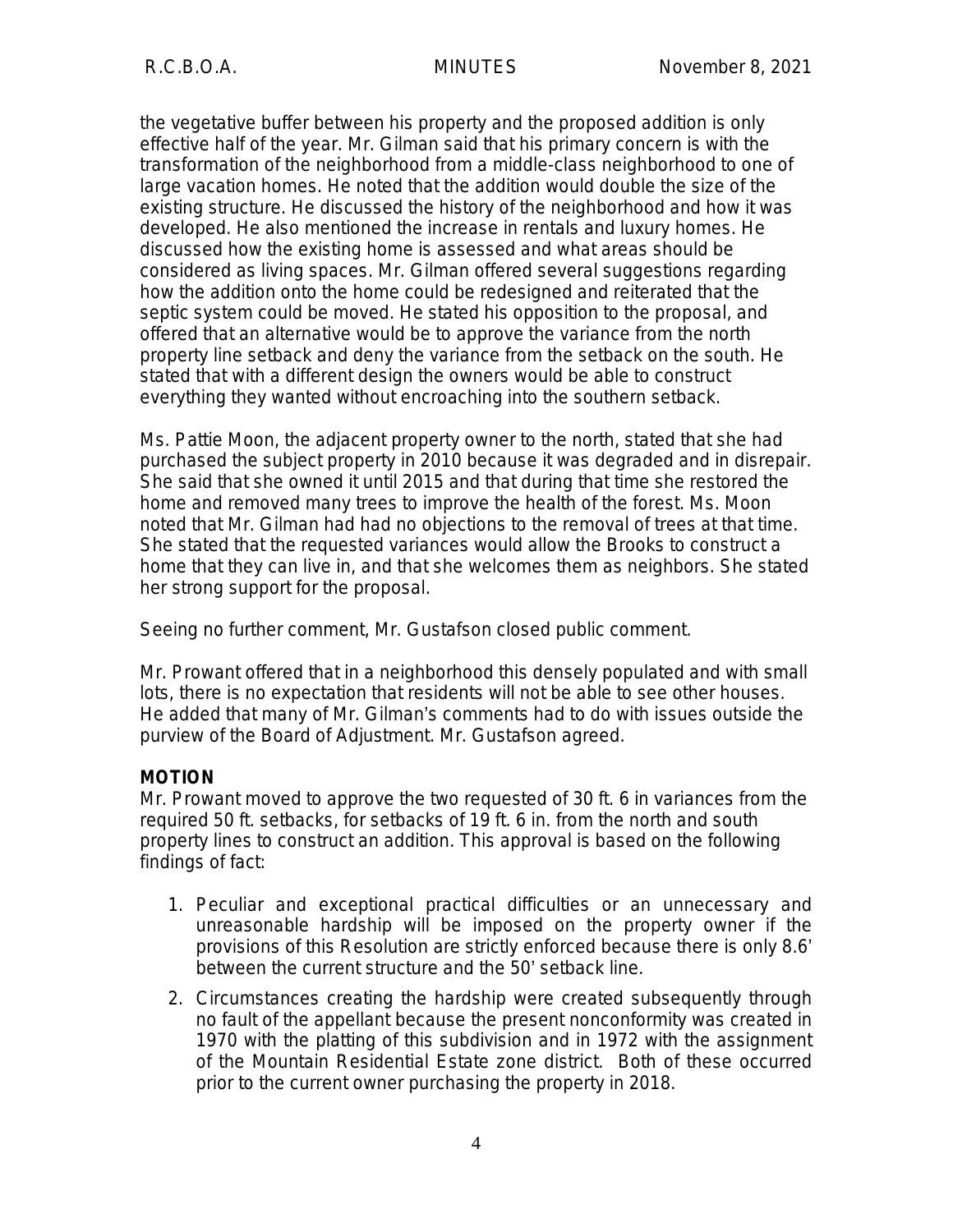- 3. The property for which a variance is requested possesses an extraordinary and exceptional situation or condition which does not occur generally in other property in the same Zone District in that the site has a physical constraint limiting the building envelope. This physical constraint is the small acreage size, the narrowness of the parcel, and the layout of the lot perpendicular to the slope of the land.
- 4. The variance, if granted, will not diminish the value, use or enjoyment of the adjacent properties, nor curtail desirable light, air and open space in the neighborhood, nor change the character of the neighborhood because the configuration and size of the structure is generally in conformity with other lots in the neighborhood and is the lease impactful of the alternatives that were considered.
- 5. The variance is not directly contrary to the intent and purpose of this Resolution or the Routt County Master Plan as there are no apparent conflicts with policies in the Routt County Master Plan and, except for the setback variance, would meet all other requirements of the Zoning Regulations.

**CONDITIONS** that may be appropriate include the following:

- 1. The building shall comply with all applicable requirements of the Routt County Building Department.
- 2. If construction of the building does not commence within 1 year, this variance shall be subject to another review with full submittal. A 12 month extension may be approved administratively without notice.
- 3. This approval is specific to the plans submitted in the application. Any change in footprint, size, height or site location that increases the level on non-conformance will be subject to a new application. Minor variations that do not increase the level of non-conformance can be approved administratively, without notice.
- 4. A foundation only building permit will initially be signed off on by Planning. Prior to Planning signing off on the full building permit, a certified survey of the location of the foundation forms must be submitted.
- 5. Best Management Practices (BMP's) shall be utilized during construction to prevent erosion and drainage flow onto adjacent properties, drainage to the east of the parcel and the county road right of way.
- 6. A Grading and Excavation Permit will be required if necessary.
- 7. All exterior lighting will be downcast and opaquely shielded.
- 8. Revegetation of disturbed areas shall occur within one growing season with a seed mix which avoids the use of aggressive grasses. See the Colorado State University Extension Office for appropriate grass seed mixes.
- Mr. Albers seconded the motion.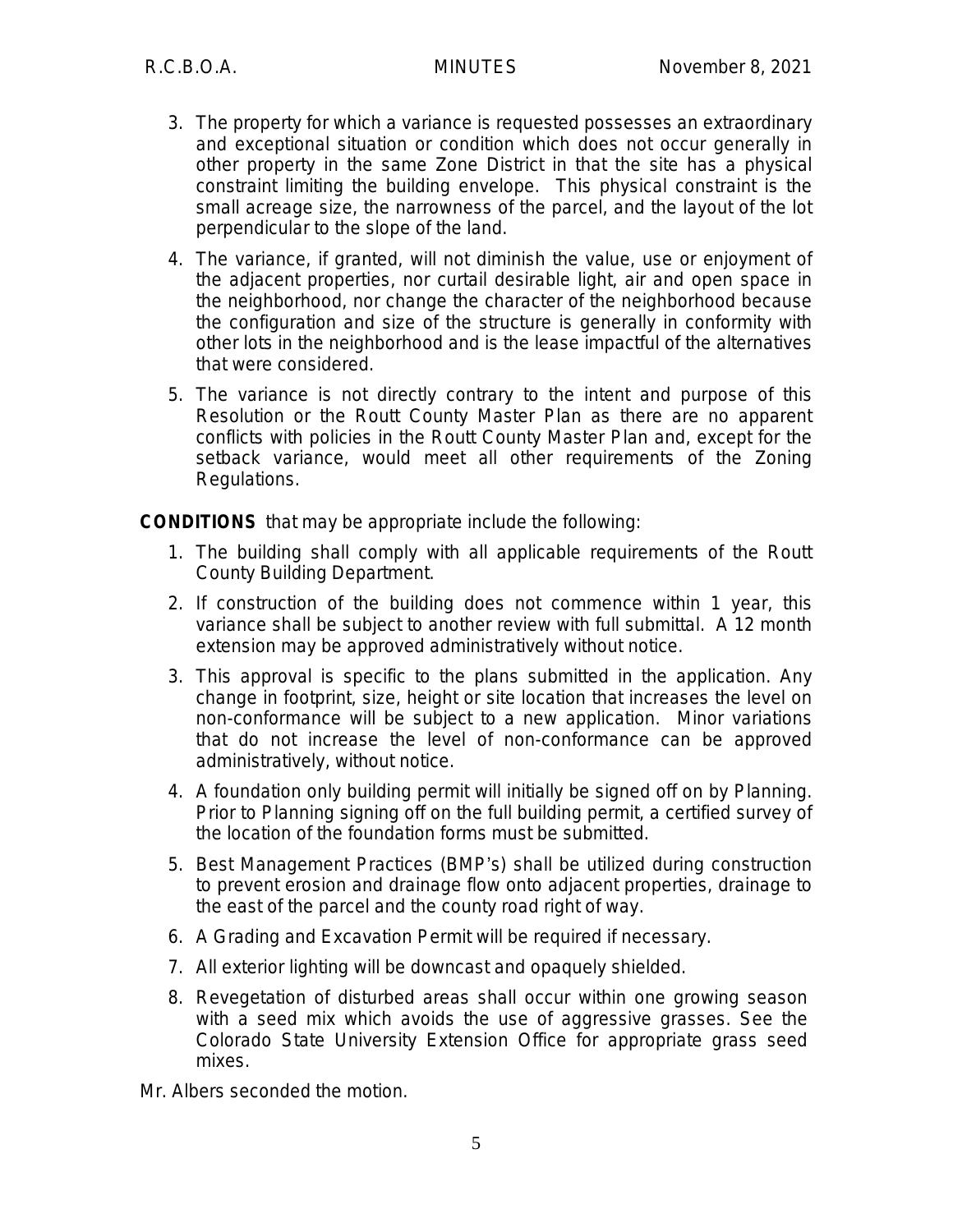**The motion carried 4** – **1, with the Chair voting yes.**

**ACTIVITY: PL20210012 APPELLANT: John Waddick REQUEST: Property line setback variance to construct a single family residence in the setback Required setbacks :50 ft. from the property lines Requested setbacks : 20 ft. from the south property line for a variance of 30 ft.**

#### LOCATION: **Tract B Elk River Estates Subdivision F2; located at 29235 Elk View Drive**

Mr. Waddick stated that he owns both Tract B and Lot 16 in the Elk River Estates Filing 2 Subdivision. He said that he has lived in the house on Lot 16 for 33 years, but that the house has become difficult for him as he has aged. He said that is his intention to build a new home on Tract B, which is across CR 129 from his existing house.

Mr. Patrick Waddick, an architect and brother of the applicant, presented a site plan demonstrating that the required setbacks on the parcel, which is only .78 acres in size, leave a buildable area of around 600 sq. ft. He presented a second site plan, showing the requested variance that would reduce the setback from the south property line to 20 ft. and create a buildable area of about 2000 sq. ft. He noted that in addition to being small, the triangular shape of the lot presents challenges. Mr. Patrick Waddick presented a site plan and elevation renderings of the proposed house, which is designed to be energy efficient and all on a single floor.

Ms. Ebbert stated that the Elk River Estates Filing 2 plat was recorded in 1969, before the adoption of the Routt County Zoning Resolution. She said that the parcel was originally designated in the covenants as being available for multifamily housing only. When zoning was implemented in Routt County in 1972, Mountain Residential Estates (MRE) zoning was applied to the Elk River Estates subdivisions. Multifamily residential development is not permitted in the MRE zone district and covenants do not determine zoning, so this parcel, which is a legal non-conforming lot, was determined to be suitable only for a single family residence. Ms. Ebbert described the location of the lot, which is the triangle at the intersection of CR 129 and Elk View Drive.

Ms. Ebbert presented photos of the lot and the adjacent parcels. The nearest neighbor is to the north and significantly above the proposed homesite. She stated that the proposed home would meet the 50 ft. setbacks from CR 129 and Elk View Drive, and would be 80 ft. from the centerline of CR 129.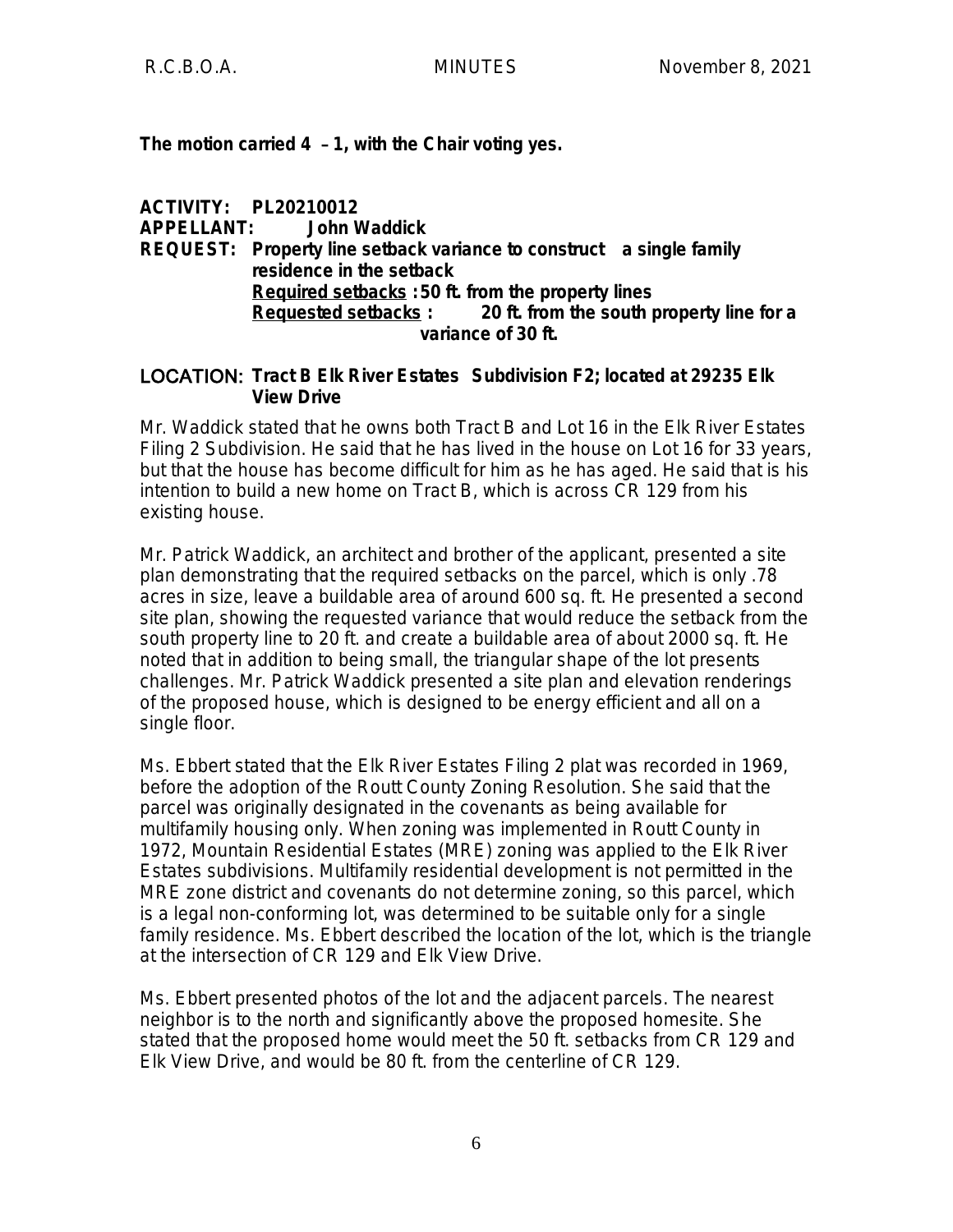Ms. Ebbert stated that two neighbors had expressed opposition to the proposal: one cited the scarcity of water in the area and the other felt that this parcel is not suitable for residential development. She said that water is not within the purview of the County. If the Colorado Division of Water Resources determines that the parcel is eligible for a well permit, then it is. Ms. Ebbert stated that the parcel is a legal non-conforming lot in the MRE zone district, so the suitability of the site for a residence is not a question. A single family residence is a use by right.

Ms. Ebbert said that the Public Works Department had been consulted on the sight distance and the potential impact of a structure in this location on road safety. She said that the County uses the federal Highway Administration formulas to calculate sight distance. She presented a site plan with the triangle of visibility at the intersection of CR 129 and Elk View Drive. The proposed homesite will not obstruct the visibility of travelers on the road and the required 50 ft. setbacks from both roads will be met by the proposed structure. Ms. Ebbert stated that all other County regulations must be met. This review is of the setback from the south property line only. Ms. Ebbert stated that staff recommends approval of the request based on the size, shape and narrowness of the lot, which was created in 1969. She noted that the proposed variance would allow the construction of a normal sized home on a very challenging lot.

Ms. West noted that drivers on CR 129 routinely exceed the speed limit. She asked if the sight distance takes into account the actual speed that people drive. Ms. Ebbert explained that the speed would influence the length of the triangle of visibility, but not the width. Regardless of the speed of travelers, the proposed home will not impact the sight distance. Ms. Ebbert added that the setback from CR 129 meets requirement. She added that the Public Works Department does not want anything to be built closer to either road than is allowed by the required 50 ft. setback.

Ms. West asked about the property to the south. Ms. Ebbert presented a vicinity map and stated that the adjacent property to the south is a 103-acre agricultural parcel. She stated that the neighbors to the south do not oppose the proposed home, but are very concerned with drivers speeding on CR 129. She said that discussions regarding improved signage and the use of portable speed measuring equipment are underway.

In response to a question from Mr. Law, Ms. Ebbert indicated on a vicinity map the location of the Wolff property, a 35-acre parcel that is currently vacant. She said that the Wolffs would like to build on their parcel in the future. They also own and currently live on a property a few lots down from the Waddick parcel in Elk River Estates. Ms. Ebbert stated that it does not appear that the proposed house will not have any impact on the desirable light, air, or open space nor will it diminish the use or enjoyment of neighboring properties. She said that the most impact would be to the residence to the north, but that is not the direction of the proposed reduced setback.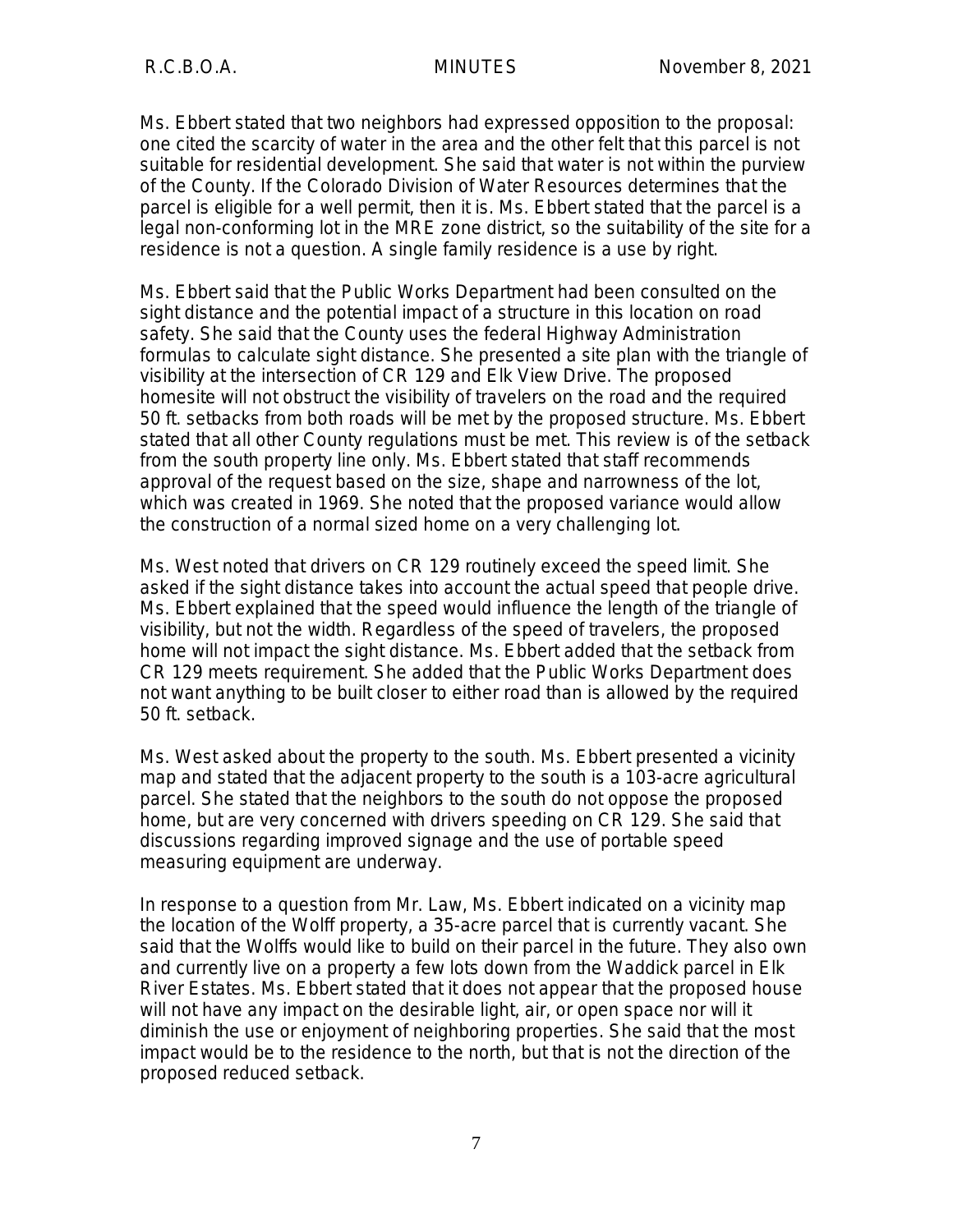Ms. Ebbert noted that the applicant is requesting two-years to begin construction, as reflected in suggested Condition of Approval #2.

There was no public comment.

# **MOTION**

Ms. Lewis to approve the requested variance of 30 ft. from the required 50 ft. setbacks, for a setback of 20 ft. from the south property line. This approval is based on the following findings of fact:

- 1. Peculiar and exceptional practical difficulties or an unnecessary and unreasonable hardship will be imposed on the property owner if the provisions of this Resolution are strictly enforced because of the heavily constrained site consisting of a narrow parcel that is small in area.
- 2. Circumstances creating the hardship were created subsequently through no fault of the appellant because the present nonconformity was created in prior to the adoption of the Routt County Zoning Regulations, which predates when the landowner acquired this lot.
- 3. The property for which a variance is requested possesses an extraordinary and exceptional situation or condition which does not occur generally in other property in the same Zone District in that the site has physical constraints limiting the building envelope. These physical constraints are the small acreage size and the narrowness of the parcel.
- 4. The variance, if granted, will not diminish the value, use or enjoyment of the adjacent properties, nor curtail desirable light, air and open space in the neighborhood, nor change the character of the neighborhood because the configuration and size of the structure is generally in conformity with the adjacent properties and neighborhood.
- 5. The variance is not directly contrary to the intent and purpose of this Resolution or the Routt County Master Plan as there are no apparent conflicts with RCZR standards or RCMP policies.

**CONDITIONS** that may be appropriate include the following:

- 1. The building shall comply with all applicable requirements of the Routt County Building Department.
- 2. If construction of the building does not commence within 2 year, this variance shall be subject to another review with full submittal. A 12 month extension may be approved administratively without notice.
- 3. This approval is specific to the plans submitted in the application. Any change in footprint, size, height or site location that increases the level on non-conformance will be subject to a new application. Minor variations that do not increase the level of non-conformance can be approved administratively, without notice.